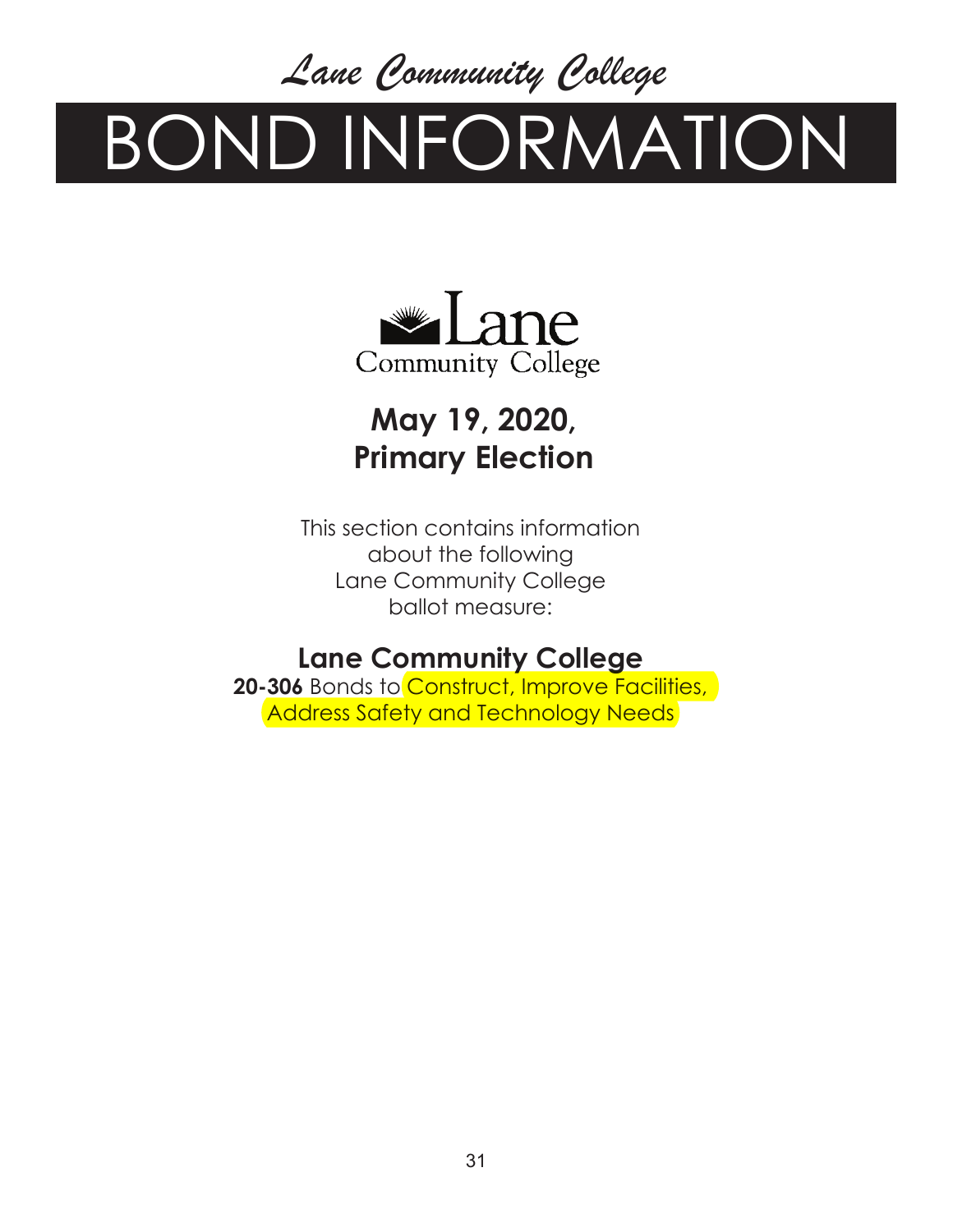| City of Eugene Voters' Pamphlet • May 19, 2020, Primary Election              |                                                                                                                                                                                                                                                                                                                                                                                                                                                                                                                                                                                                                                                                                                                                                                                                                                                                                                     |
|-------------------------------------------------------------------------------|-----------------------------------------------------------------------------------------------------------------------------------------------------------------------------------------------------------------------------------------------------------------------------------------------------------------------------------------------------------------------------------------------------------------------------------------------------------------------------------------------------------------------------------------------------------------------------------------------------------------------------------------------------------------------------------------------------------------------------------------------------------------------------------------------------------------------------------------------------------------------------------------------------|
| <b>BALLOT MEASURE NO. 20-306</b>                                              |                                                                                                                                                                                                                                                                                                                                                                                                                                                                                                                                                                                                                                                                                                                                                                                                                                                                                                     |
| <b>BALLOT MEASURE NO. 20-306</b><br><b>REFERRED BY LANE COMMUNITY COLLEGE</b> |                                                                                                                                                                                                                                                                                                                                                                                                                                                                                                                                                                                                                                                                                                                                                                                                                                                                                                     |
| <b>CAPTION:</b>                                                               | Bonds to Construct, Improve Facilities, Address Safety and Technology<br><b>Needs</b>                                                                                                                                                                                                                                                                                                                                                                                                                                                                                                                                                                                                                                                                                                                                                                                                               |
| QUESTION:                                                                     | Shall Lane Community College increase safety; repair, construct and improve<br>facilities; update technology; issue bonds not exceeding \$121.5 million?                                                                                                                                                                                                                                                                                                                                                                                                                                                                                                                                                                                                                                                                                                                                            |
|                                                                               | If the bonds are approved, they will be payable from taxes on property or<br>property ownership that are not subject to the limits of sections 11 and 11b,<br>Article XI of the Oregon Constitution.                                                                                                                                                                                                                                                                                                                                                                                                                                                                                                                                                                                                                                                                                                |
| <b>SUMMARY:</b>                                                               | The Lane Community College Board proposes this measure to <i>increase safety</i> ,<br>repair and construct labs for job training, extend life of aging facilities, update<br>technology and finance capital costs to support student learning.                                                                                                                                                                                                                                                                                                                                                                                                                                                                                                                                                                                                                                                      |
|                                                                               | The College has been awarded \$8,000,000 in state funds only available if the<br>bonds are approved.                                                                                                                                                                                                                                                                                                                                                                                                                                                                                                                                                                                                                                                                                                                                                                                                |
|                                                                               | If approved, this measure is expected to include the following projects:<br>District-wide earthquake and safety upgrades<br>Update Science labs and modernize Math, Arts and Engineering spaces<br>۰<br><b>Create Workforce Development Center</b><br>Construct building for expanded Health Professions programs and Dental<br>$\overline{\phantom{a}}$<br><b>Clinic</b><br><b>Expand Manufacturing and Technology Programs</b><br>Create mobile manufacturing/welding lab<br><b>Build Cybersecurity Program lab</b><br>Related site improvements, equipment, furnishings and costs of issuance<br>Bonds would mature in not to exceed 20 years from issuance and may be<br>issued in series. The incremental increase in the levy rate is estimated to be<br>\$0.12 per thousand of assessed property value. Actual levy rate may differ due<br>to changes in interest rates and assessed values. |
|                                                                               |                                                                                                                                                                                                                                                                                                                                                                                                                                                                                                                                                                                                                                                                                                                                                                                                                                                                                                     |